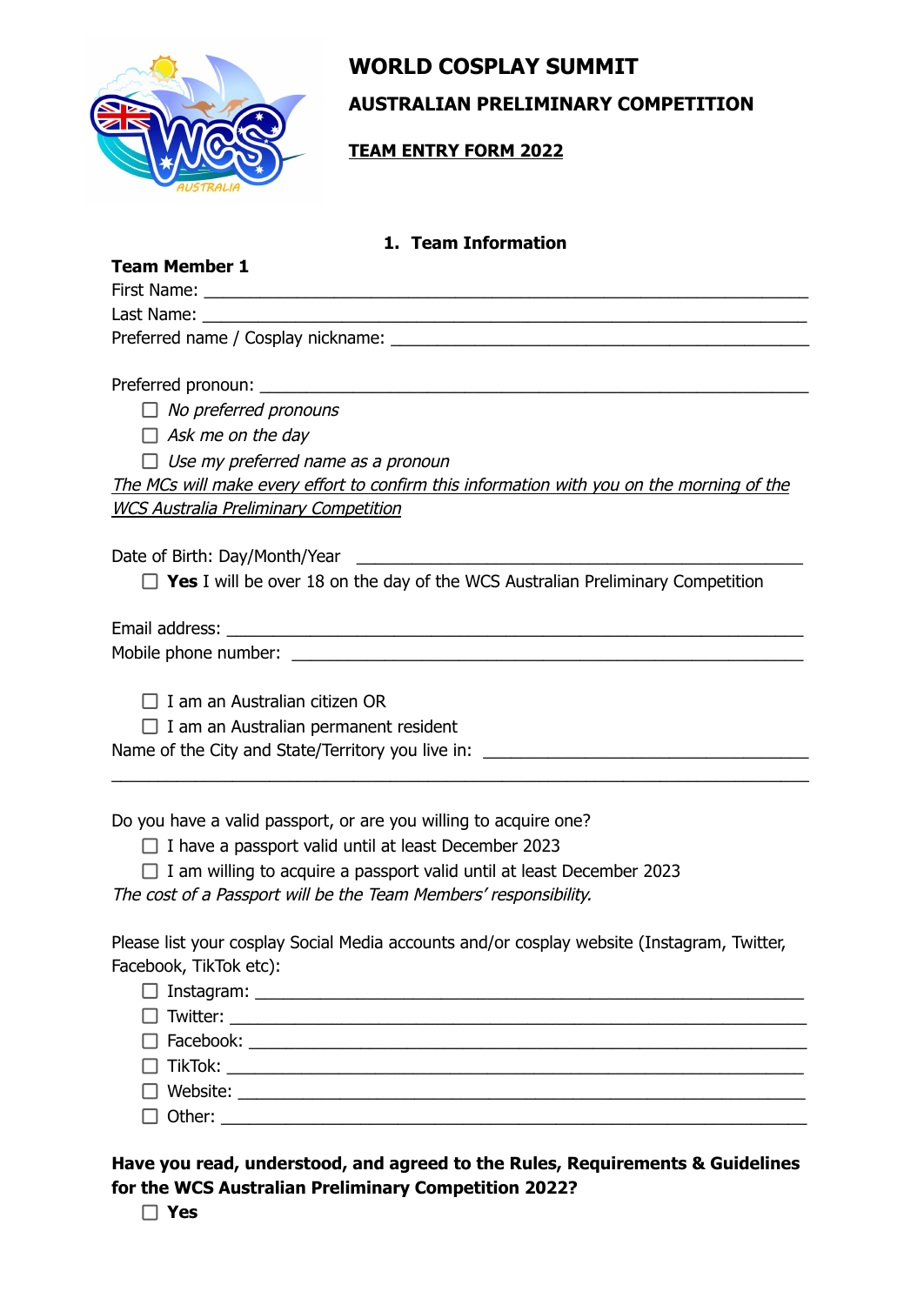## **Team Member 2**

First Name:

Last Name:

Preferred name / Cosplay nickname:

Preferred pronoun:

 $\Box$  No preferred pronouns

 $\Box$  Ask me on the day

 $\Box$  Use my preferred name as a pronoun

The MCs will make every effort to confirm this information with you on the morning of the WCS Australia Preliminary Competition

Date of Birth: Day/Month/Year \_\_\_\_\_\_\_\_\_\_\_\_\_\_\_\_\_\_\_\_\_\_\_\_\_\_\_\_\_\_\_\_\_\_\_\_\_\_\_\_\_\_\_\_\_\_\_\_

□ Yes I will be over 18 on the day of the WCS Australian Preliminary Competition

\_\_\_\_\_\_\_\_\_\_\_\_\_\_\_\_\_\_\_\_\_\_\_\_\_\_\_\_\_\_\_\_\_\_\_\_\_\_\_\_\_\_\_\_\_\_\_\_\_\_\_\_\_\_\_\_\_\_\_\_\_\_\_\_\_\_\_\_\_\_\_\_\_\_\_

Email address:

Mobile phone number:  $\blacksquare$ 

 $\Box$  I am an Australian citizen OR

 $\Box$  I am an Australian permanent resident

Name of the City and State/Territory you live in: \_\_\_\_\_\_\_\_\_\_\_\_\_\_\_\_\_\_\_\_\_\_\_\_\_\_\_\_\_\_

Do you have a valid passport, or are you willing to acquire one?

- $\Box$  I have a passport valid until at least December 2023
- $\Box$  I am willing to acquire a passport valid until at least December 2023

The cost of <sup>a</sup> Passport will be the Team Members' responsibility.

Please list your cosplay Social Media accounts and/or cosplay website (Instagram, Twitter, Facebook, TikTok etc):

**Have you read, understood, and agreed to the Rules, Requirements & Guidelines for the WCS Australian Preliminary Competition 2022?**

**Yes**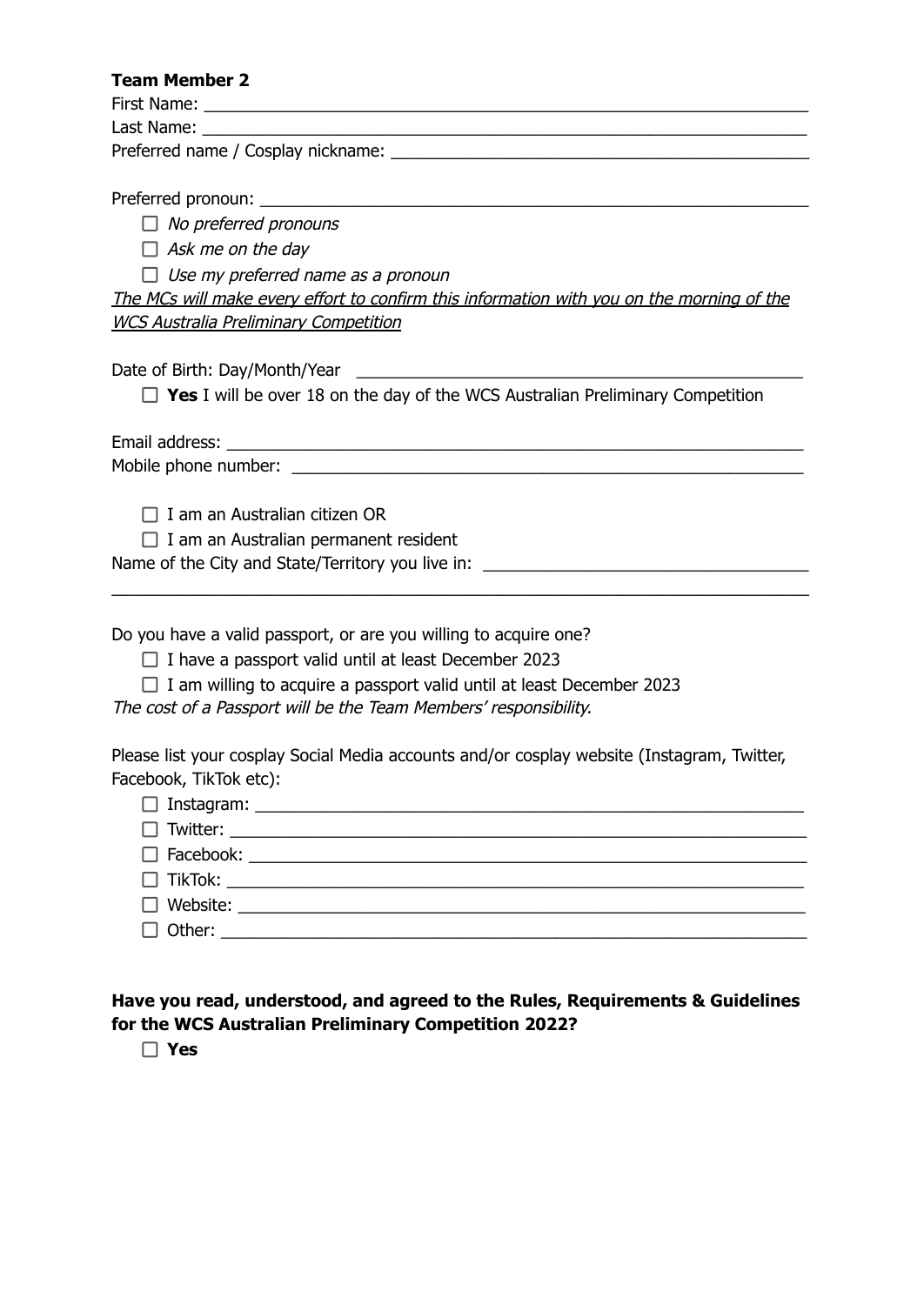# **2. Costume Entry**

What is the name of the anime/manga/game/tokusatsu that you are cosplaying from? Please give the full Japanese and English titles - do not give a shortened or fan name.

| Give the names of the characters you are cosplaying:                              |  |
|-----------------------------------------------------------------------------------|--|
| Please give full Japanese OR English names - do not give a shortened or fan name. |  |
| Team Member 1:                                                                    |  |
| Team Member 2:                                                                    |  |

\_\_\_\_\_\_\_\_\_\_\_\_\_\_\_\_\_\_\_\_\_\_\_\_\_\_\_\_\_\_\_\_\_\_\_\_\_\_\_\_\_\_\_\_\_\_\_\_\_\_\_\_\_\_\_\_\_\_\_\_\_\_\_\_\_\_\_\_\_\_\_\_\_\_\_

## **3. Performance**

## **Skit Outline**

Please provide a brief outline of your skit. Make note of any highlights, choreography, or planned special effects (see Section 9 of the **Rules, Requirements & Guidelines**). Any martial arts, dance, or acrobatic tricks must be able to be performed safely. You may be asked to change your choreography at Rehearsals OR in accordance with SMASH! Rules and guidelines.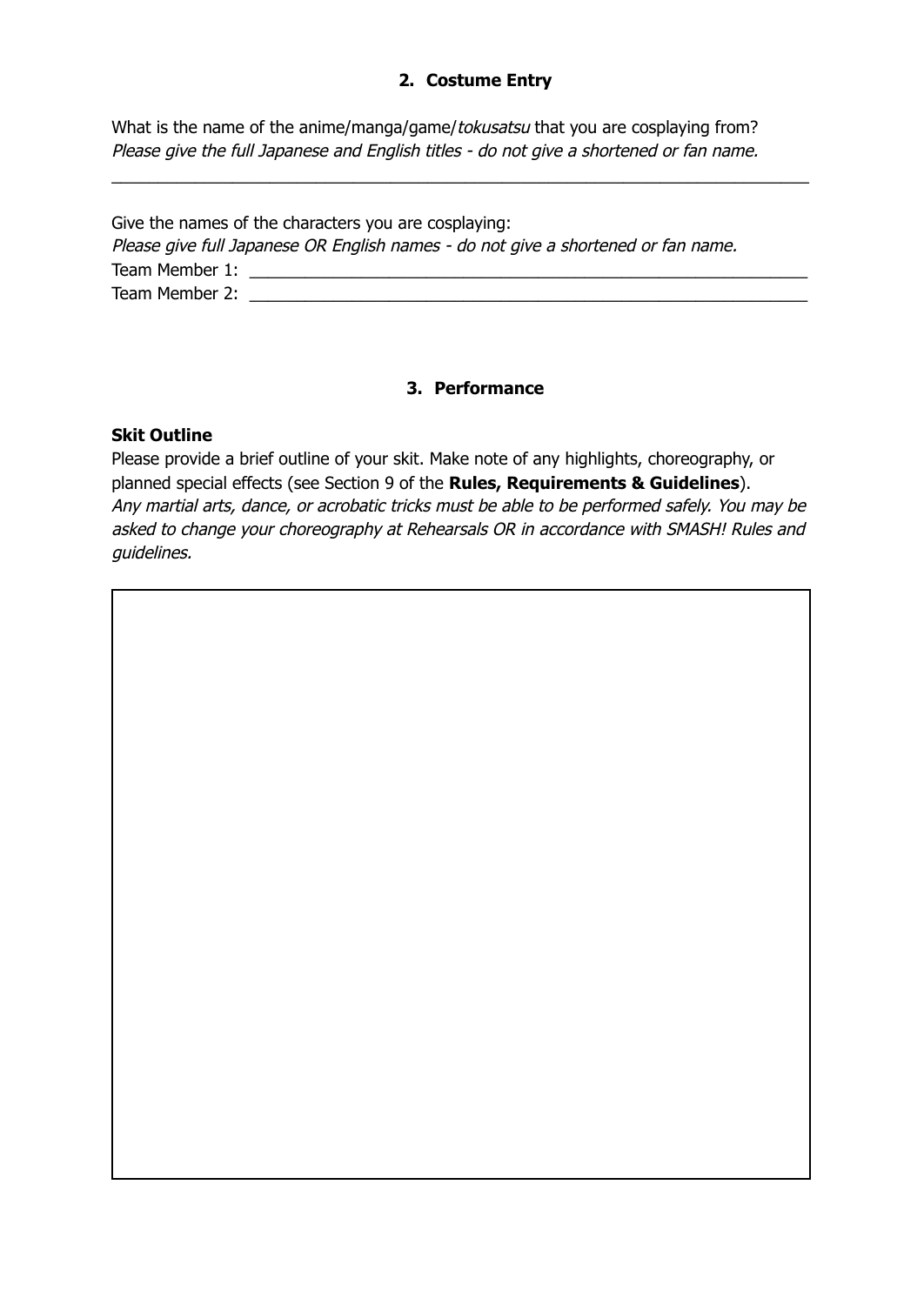# **Audio and Background Video**

Please list the details of any audio (including sound effects) and video that you have used in your Audio and Backing Video. Include where you sourced these from - for example the website or link (see Section 11 of the **Rules, Requirements & Guidelines**).

Please note that for the 2022 WCS Australian Preliminary Competition the screen will not be directly behind the stage as per 2018/2019 but 1.8m above it. Screen dimensions are 6069mm <sup>x</sup> 3429mm (100mm border)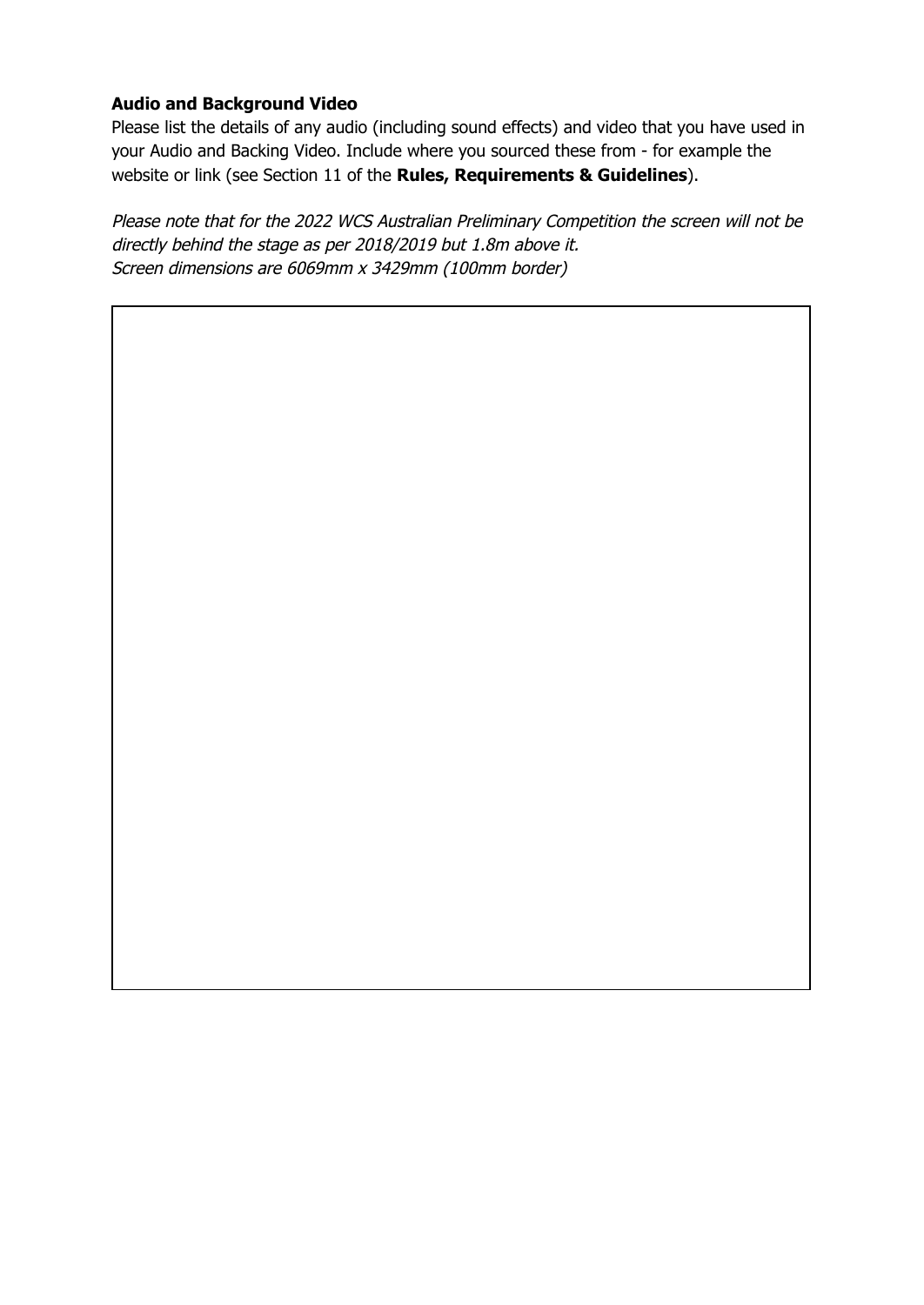# **Stage Map**

Please provide a rough guide as to where you would like your Stage Props to be placed (see Section 10 of the **Rules, Requirements & Guidelines**).

This will be finalised at the Rehearsals on Saturday 16 2022. Please be aware, you may have to change your placement depending on the stage set up on the day.

Pyrmont Theatre Seating guide for reference

[https://www.iccsydney.com.au/iccs.mvc/media/iccs/documents/seating-plan-pyrmont-theatr](https://www.iccsydney.com.au/iccs.mvc/media/iccs/documents/seating-plan-pyrmont-theatre.pdf) [e.pdf](https://www.iccsydney.com.au/iccs.mvc/media/iccs/documents/seating-plan-pyrmont-theatre.pdf)

Stage dimensions are <sup>a</sup> guide only and are subject to change based on SMASH!'s set up on the day. 16m <sup>x</sup> 3.9m at the deepest point.

backstage



## **Stage props**

Please give a description of your stage props, including dimensions and weight (see Section 10 of the **Rules, Requirements & Guidelines**)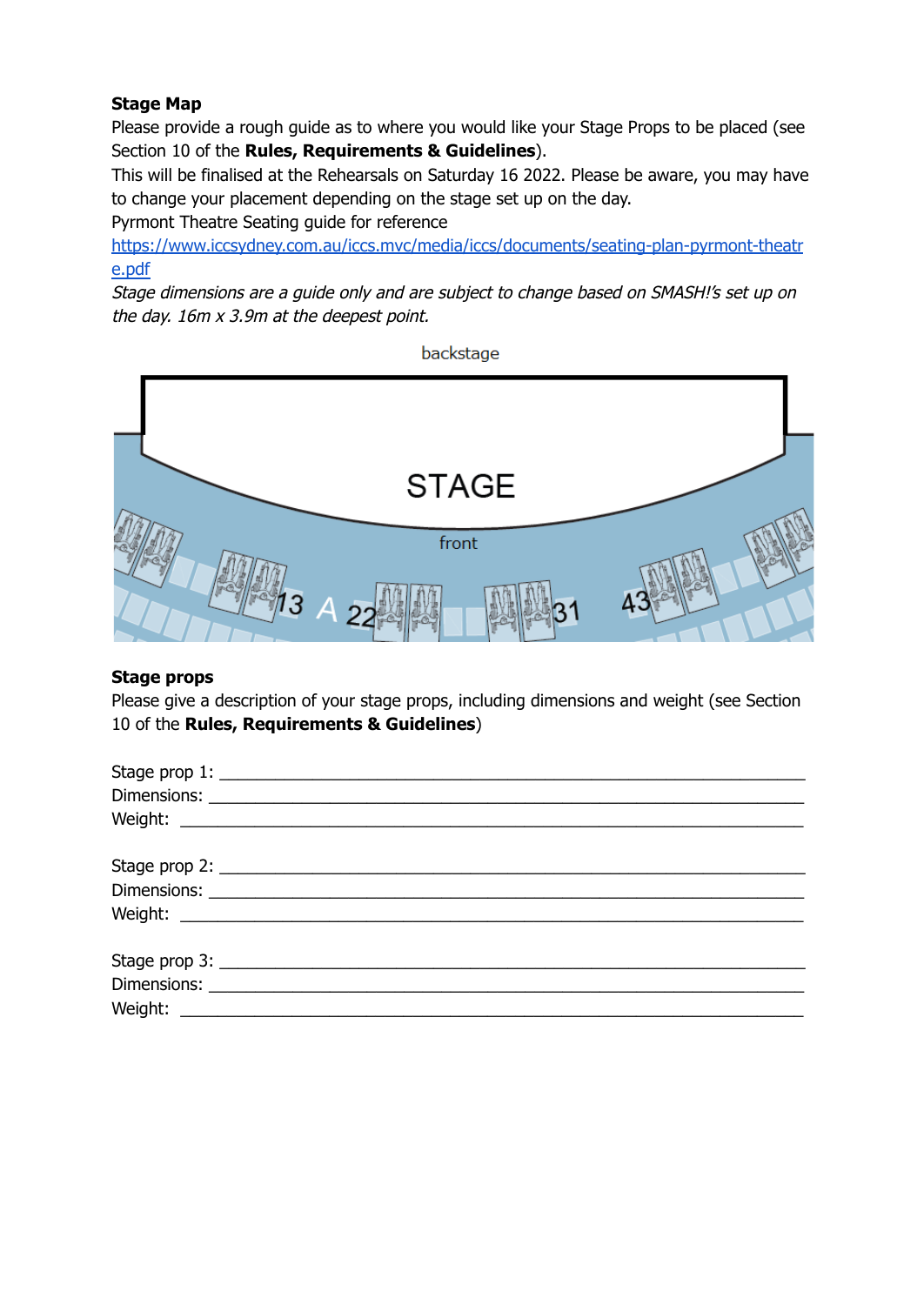## **4. Cosplay Team's Helper Information**

A Cosplay Team is permitted to have <sup>a</sup> maximum number of two (2) Helpers to assist them at the WCS Australian Preliminary Competition. Helpers are permitted to (for example) help the Cosplay Team dress, ensure that the Cosplay Team are hydrated, etc.

#### **Cosplay Team Helper 1**

| First Name:        |  |  |
|--------------------|--|--|
| Last Name:         |  |  |
| Preferred pronoun: |  |  |

Date of Birth: Day/Month/Year \_\_\_\_\_\_\_\_\_\_\_\_\_\_\_\_\_\_\_\_\_\_\_\_\_\_\_\_\_\_\_\_\_\_\_\_\_\_\_\_\_\_\_\_\_\_\_\_\_

| $\Box$ Yes I will be over 18 on the day of the WCS Australian Preliminary Competition |
|---------------------------------------------------------------------------------------|
| Email address:                                                                        |
| Mobile phone number:                                                                  |

# **Have you read, understood, and agreed to the Rules, Requirements & Guidelines for the WCS Australian Preliminary Competition 2022?**

**Yes**

| <b>Cosplay Team Helper 2</b>                                                          |
|---------------------------------------------------------------------------------------|
|                                                                                       |
|                                                                                       |
|                                                                                       |
|                                                                                       |
| $\Box$ Yes I will be over 18 on the day of the WCS Australian Preliminary Competition |
|                                                                                       |
|                                                                                       |

# **Have you read, understood, and agreed to the Rules, Requirements & Guidelines for the WCS Australian Preliminary Competition 2022?**

**Yes**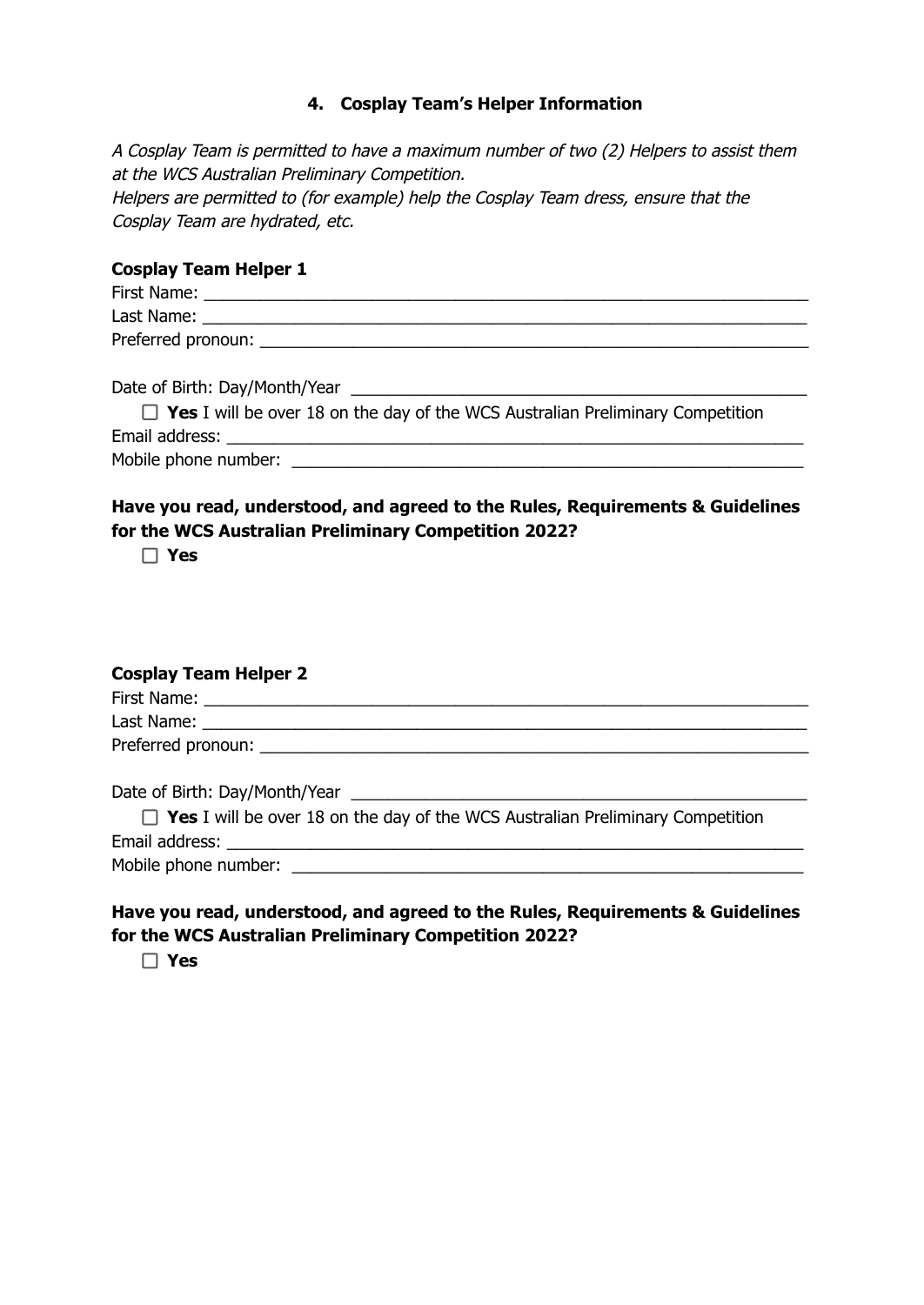## **5. Covid-19 Conditions of Entry**

Entry to the Convention is subject to both SMASH!'s Covid-19 [Conditions](https://smash.org.au/plan-your-day/policies/covid-19/) of Entry and th[e](https://www.iccsydney.com.au/venue-information/conditions-of-entry) Venue's [Conditions](https://www.iccsydney.com.au/venue-information/conditions-of-entry) of Entry.

**Have both Team Members AND all Cosplay Team Helpers read, understood, and agreed to both SMASH!'s Covid-19 Conditions of Entry and the Venue's Conditions of Entry?**

| <b>Team Member 1</b> | Team Member 2 | Cosplay Team Helper 1 Cosplay Team Helper 2 |            |
|----------------------|---------------|---------------------------------------------|------------|
| $\Box$ Yes           | $\Box$ Yes    | $\Box$ Yes                                  | $\Box$ Yes |

#### **6. Code Of Conduct**

Entry to the Convention is subject to SMASH!'s Code Of [Conduct](https://smash.org.au/plan-your-day/policies/code-of-conduct/). **Have both Team Members AND all Cosplay Team Helpers read, understood, and agreed to SMASH!'s Code Of Conduct?**

| <b>Team Member 1</b> | <b>Team Member 2</b> | Cosplay Team Helper 1 Cosplay Team Helper 2 |            |
|----------------------|----------------------|---------------------------------------------|------------|
| $\Box$ Yes           | $\Box$ Yes           | $\Box$ Yes                                  | $\Box$ Yes |

#### **7. Props Policy**

Entry to the Convention is subject to SMASH!'s Props [Policy.](https://smash.org.au/plan-your-day/policies/props-policy/) **Have both Team Members AND all Cosplay Team Helpers read, understood, and agreed to SMASH!'s Props Policy?**

| <b>Team Member 1</b> | <b>Team Member 2</b> | Cosplay Team Helper 1 Cosplay Team Helper 2 |            |
|----------------------|----------------------|---------------------------------------------|------------|
| $\Box$ Yes           | $\Box$ Yes           | $\Box$ Yes                                  | $\Box$ Yes |